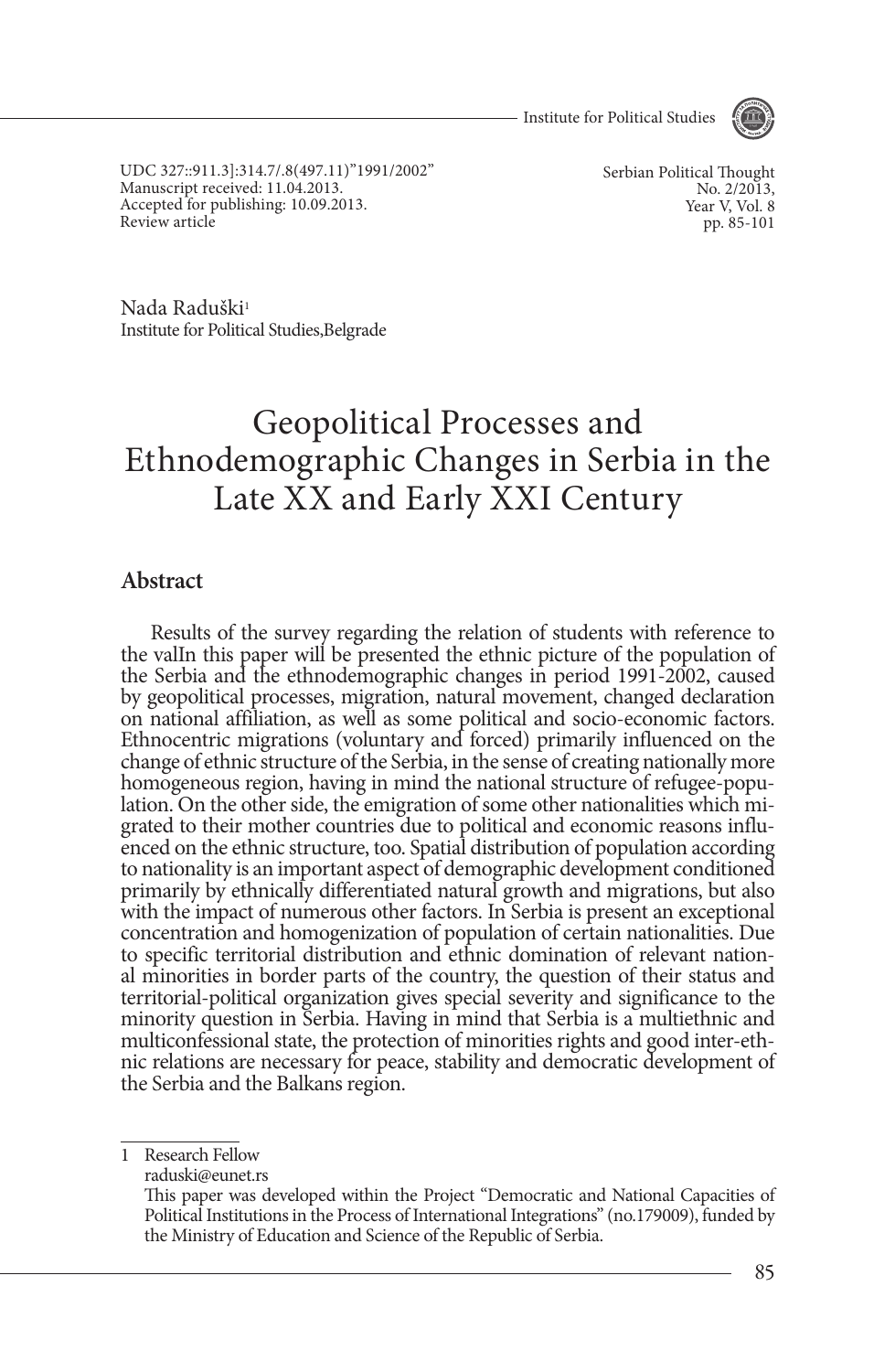Keywords: ethnic homogenization, geopolitical processes, spatial distribution, national minorities, census, Serbia.

Contemporary spatial distribution of population in Serbia had been formed over a long historical period under the influence of numerous factors which determined the entire socio-historic, demographic, economic, social and cultural development of the Balkan geographical region. During its eventful history, due to intensive migration of population, ethnic structure and territorial distribution changed, but at the same time the process of forming certain nations and ethnic groups progressed. Thus, "ever since the end of the 14th century, through the Turkish era and up to contemporary times, migrational currents shifted almost the whole population, whereby many ethnic and ethno-biological processes developed at the same time which significantly changed the ethnic picture of the Balkan countries" (Cvijić 1966: 123).

Due to its specific geographical position, historical heritage, political circumstances, demographic development and constant population migrations, Serbia is a multiethnic, multiconfessional and multicultural country. Radical political and economic changes occurred in the last decade of the 20th century which significantly influenced all segments of social life. The conflict between forming "pure" ethno-national countries on one side and ethnic heterogeneity of former republics on the other side brought about the Yugoslav tragedy, a large number of killed and missing persons as well as changes in the ethnic picture, whereby it was confirmed at the same time, who knows how many times in the history of the Balkan countries, that the formula "one country-one nation" is absolutely inapplicable on the Balkans (Wiberg 1996). The disintegration of SFR Yugoslavia and the creation of new ethno national countries, war and "ethnic cleansing", voluntary and forced ethnocentric migrations, a huge number of refugees and displaced persons, caused huge changes in ethno demographic development of the population of Serbia.

Apart from socio-political events and demographic factors (migrations and natural growth), it should be stressed that non-demographic variables were important determinants of changes in the ethnic composition and territorial distribution of Serbia's population. Above all, it is the principal of free declaration on national affiliation which enables change of nationality, namely a temporary one (due to political, social, psychological reasons) or a permanent one (due to assimilation pro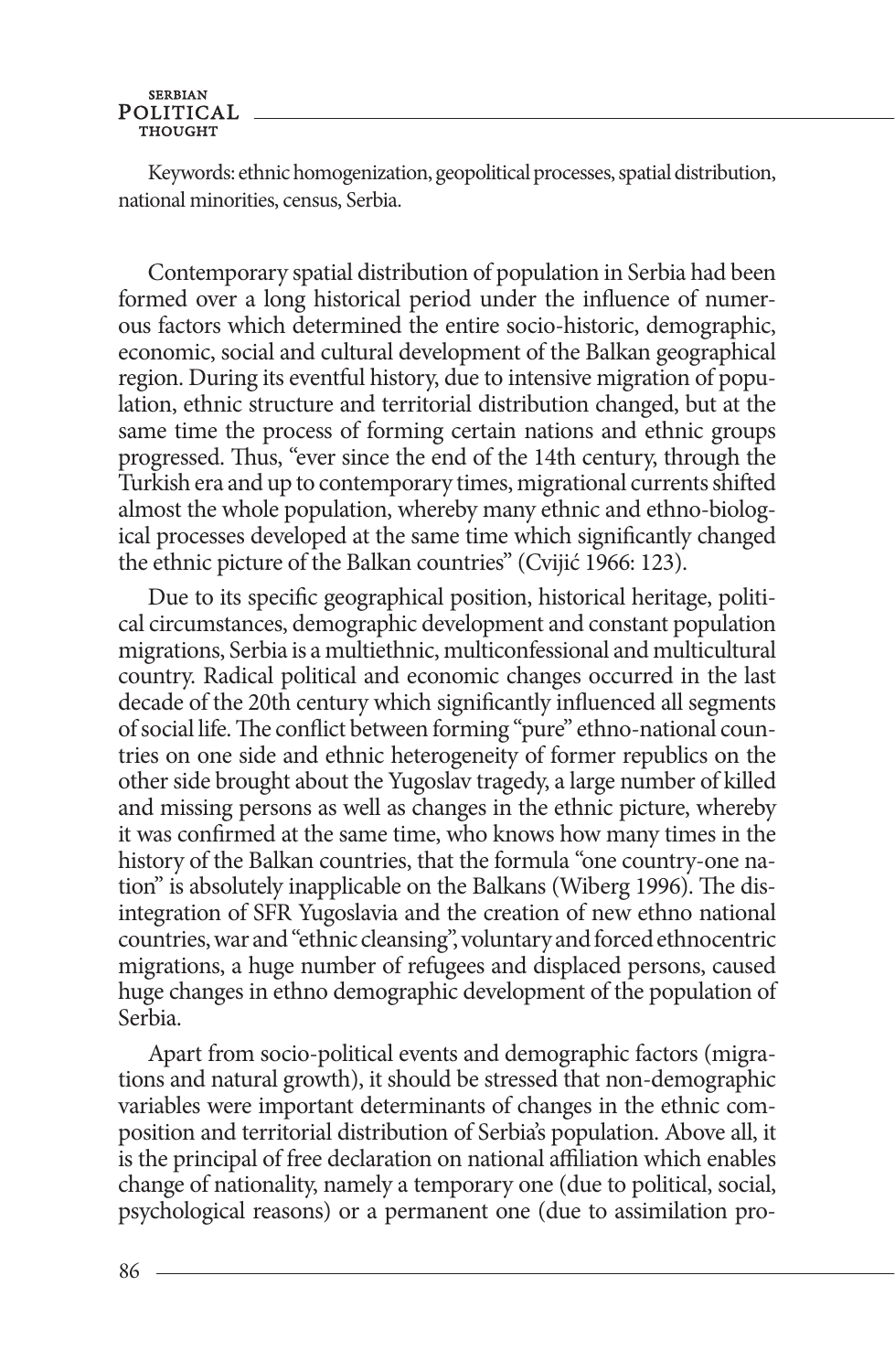cesses), which influences the population dynamics of ethnic communities. Ethno statistical data ranges may also be conditioned by applied (or changed) census-methodological solutions regarding certain nationalities, which are often a result of political circumstances and decisions. This became especially prominent with the Muslims who were treated different in the censuses.<sup>2</sup> Similar changes happened with the Yugoslavs as well. Whether they were a specific political category or an equal ethnic entity depended to a great extent on the political background and social circumstances. Yugoslavs do not have a special ethnic origin, and their mutual frame of reference is identification with the country in which they live.<sup>3</sup> It is also important to note that the final nationality classifications differed from census to census according to modality number, and so in 1991 it was expanded with Bunjevci, Egyptians and Šokci, and in 2002 with Bosniacs, Ashkali, Gorani and Aromanian.

# **Ethnic homogenization of population in Serbia, 1991-2002**

Demographic factors decisively influenced the changes in ethnic structure, spatial distribution, population density and concentration in Serbia, which is primarily manifested in differentiated demographic development of certain ethnic communities, not only in view of natural replacement but in scope and direction of migrations as well. However, as emphasized, non-demographic factors also affected the ethnic

<sup>2</sup> The Muslims were treated as "Muslims-uncommitted" (1948) and "Yugoslavs-uncommitted" (1953), then "Muslims in the ethnic sense" (1961), and then in the next census (1971) by political decision they received the status of one of the six constitutive nations of former SFR Yugoslavia. They kept such a status until the last census (2002) when, taking into consideration momentous political changes i.e. international recognition of Bosnia and Herzegovina as an independent country, and also because of the absence of consensus among the Muslims themselves with regard to commitment, a new modality was introduced in the census classification (along with the existing term) i.e.- Bosniac, for stating an ethnic identity for the same nation in essence. Thus the Muslims, generally, went from being nationally uncommitted, to Yugoslav uncommitted, through a constitutive nation to a national minority (Raduški 2007: 13-21).

<sup>3</sup> According to the census methodology, Yugoslavs were at the beginning in closest ties with Muslims (1953), then as "Yugoslavs-uncommitted" (1961), then they included persons who did not wish to declare themselves nationally (1971,1981), and in the last two censuses they had the status of nationally committed persons. It should be stressed that in the 1991 census they already bore the name of a country that was not what it used to be, and in the 2002 census they probably had the last chance to declare themselves as Yugoslavs, taking the large political changes into consideration, namely it was in this period that Yugoslavia disappeared from the historical-political scene. The introduction of this category into the census classification had otherwise had a significant influence on the changes in the numerosity of other nationalities (Raduški 2007: 18).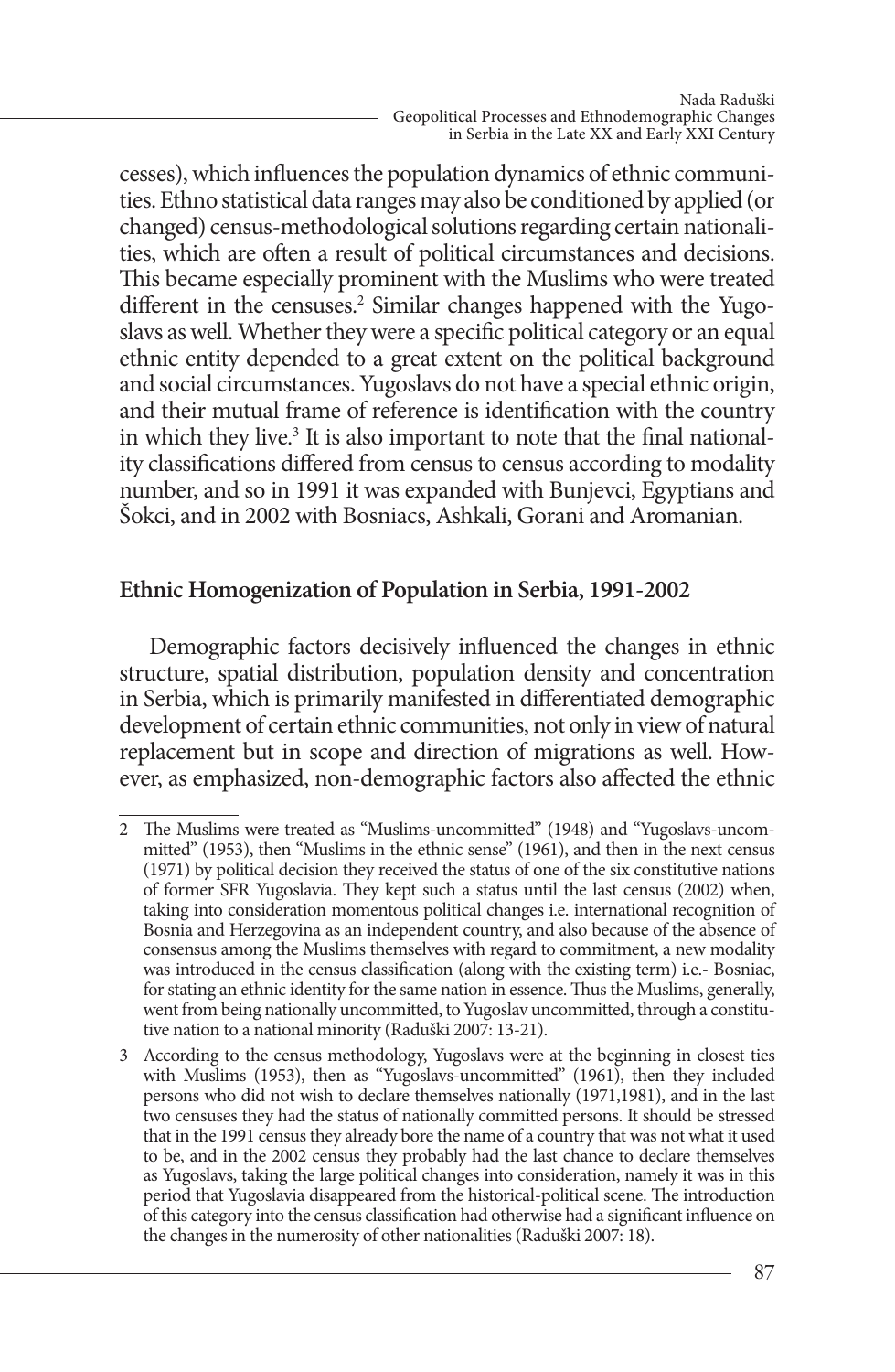picture of Serbia to a greater or lesser degree, such as changes in national affiliation, different methodological solutions during censuses, the awakening of national conscience in certain nationalities, absence of national awareness with others, mixed marriages, assimilation and integration processes, as well as some extraordinary or specific sociopolitical circumstances. As a result of the stated factors and primarily differentiated natural growth per nationalities, certain ethnic communities increased their number and ratio over time, while others had stagnating or negative trends in the population dynamics which influenced changes in the ethnic population structure (Raduški 1996: 113-116). In the last inter-censal period (1991-2002) relevant changes happened in the ethnic structure of Serbia which were primarily conditioned by massive ethnocentric, voluntary and forced population migrations, as well as national and religious revivalism, very pronounced in certain nationalities, simultaneously with the appearance of ethnic "mimicry" present in other ethnic communities.

According to the 2002 census there were 7.6 million inhabitants registered in Serbia (without Kosovo and Metohia), out of which the Serbs, as the majority population, comprised 82.9%, and about 15% of the population belonged to one of the ethnic minorities. Nevertheless, Serbia is not considered as a country with outstanding ethnic heterogeneity and the ratio of national minorities is considerably less than in many East European countries.<sup>4</sup> The most significant minorities, according to number and ratio, are Hungarians (293.3 thousand or 3.9%), then Bosniacs (136.1 thousand or 1.8%) who, together with the Muslims (19.5 thousand or 0.3%) comprise 155.6 thousand (2.1%), Roma (108.2 thousand or 1.4%) and Yugoslavs (80.7 thousand or 1.1%), while the others participate with under 1% (Table 1).

| <b>Nationalities</b> | 1991    |       | 2002    |       | Growth<br>index |
|----------------------|---------|-------|---------|-------|-----------------|
|                      | Number  | $\%$  | Number  | $\%$  | 2002/1991       |
| Total                | 7576837 | 100.0 | 7498001 | 100.0 | 99.0            |
| <b>Serbs</b>         | 6061917 | 80.0  | 6212838 | 82.9  | 102.5           |
| Montenegrins         | 117761  | 1.6   | 69049   | 0.9   | 58.6            |

<sup>4</sup> For example, the minorities form between 20-30% of the population of Macedonia, Georgia Ukraine, Belarus, and from 30-40% in Estonia, Moldavia, 40-50% in Kyrgyzstan and Latvia, while in Bosnia and Herzegovina and Kazakhstan there actually is no majority nation (Brunner 1994).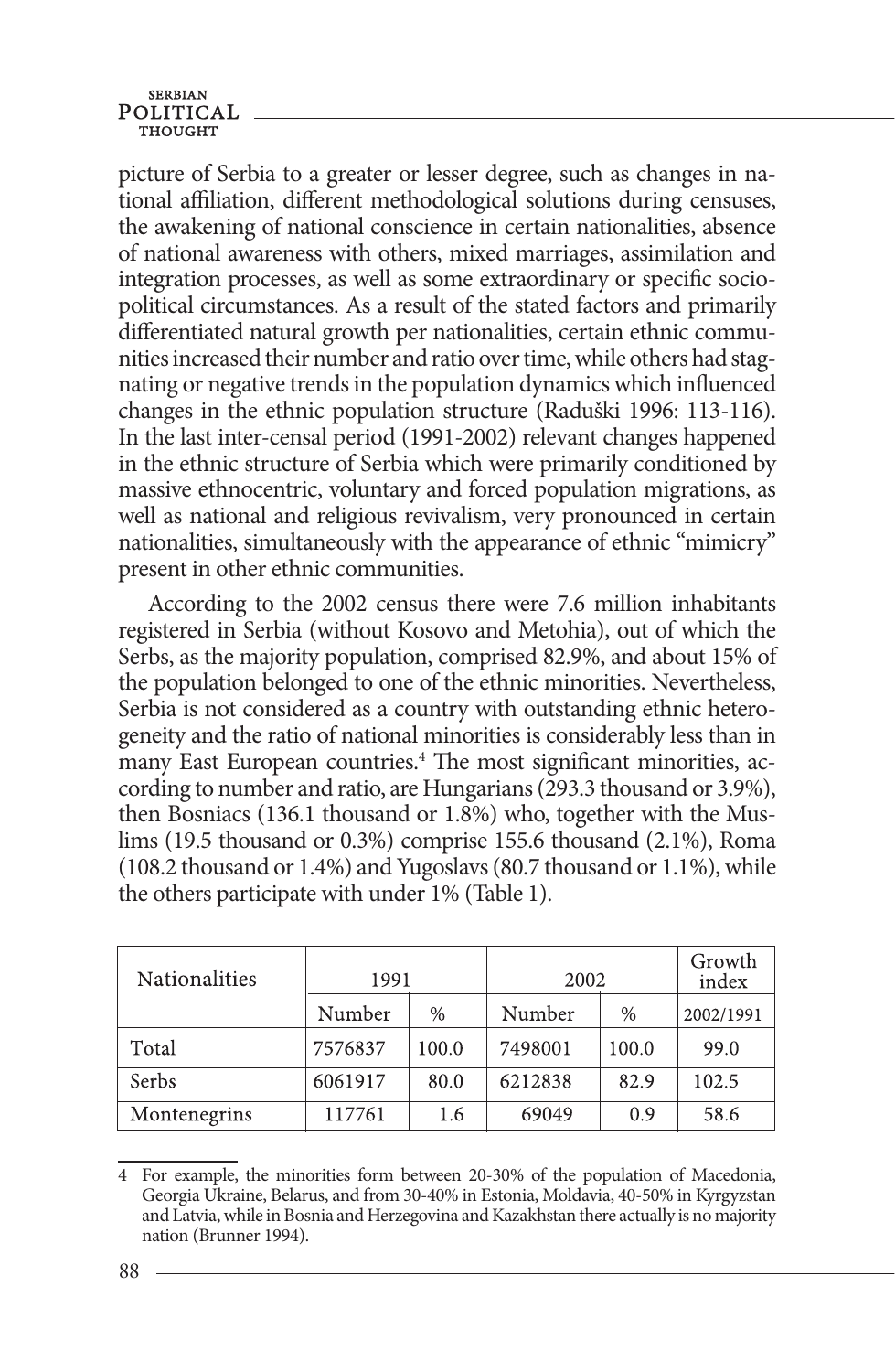Nada Raduški Geopolitical Processes and Ethnodemographic Changes in Serbia in the Late XX and Early XXI Century

| Yugoslavs                  | 312595 | 4.1 | 80721  | 1.1 | 25.8   |
|----------------------------|--------|-----|--------|-----|--------|
| Albanians                  | 74303  | 1.0 | 61647  | 0.8 | 83.0   |
| <b>Bosniacs</b>            |        | L,  | 136087 | 1.8 | 88.2*  |
| Bulgarians                 | 26416  | 0.3 | 20497  | 0.3 | 77.6   |
| Bunjevci                   | 21236  | 0.3 | 20012  | 0.3 | 94.2   |
| Vlachs                     | 15675  | 0.2 | 40054  | 0.5 | 255.5  |
| Gorani                     |        |     | 4581   | 0.1 |        |
| Hungarians                 | 337479 | 4.5 | 293299 | 3.9 | 86.9   |
| Macedonians                | 44028  | 0.6 | 25847  | 0.3 | 58.7   |
| Muslims                    | 176401 | 2.3 | 19503  | 0.3 | 11.1   |
| Germans                    | 4745   | 0.1 | 3901   | 0.1 | 82.2   |
| Roma                       | 90853  | 1.2 | 108193 | 1.4 | 119.1  |
| Romanians                  | 37818  | 0.5 | 34576  | 0.5 | 91.4   |
| <b>Russians</b>            | 2429   | 0.0 | 2588   | 0.0 | 106.5  |
| Ruthenians                 | 17795  | 0.2 | 15905  | 0.2 | 89.4   |
| Slovaks                    | 65363  | 0.9 | 59021  | 0.8 | 90.3   |
| Slovenes                   | 7811   | 0.1 | 5104   | 0.1 | 65.3   |
| Ukrainians                 | 4957   | 0.1 | 5354   | 0.1 | 108.0  |
| Croatians                  | 94244  | 1.2 | 70602  | 0.9 | 74.9   |
| Czechs                     | 2675   | 0.0 | 2211   | 0.0 | 82.7   |
| Others                     | 11318  | 0.1 | 11711  | 0.2 | 103.5  |
| Undeclared,<br>uncommitted | 9988   | 0.1 | 107732 | 1.4 | 1078.6 |
| Regional affiliation       | 4706   | 0.1 | 11485  | 0.2 | 244.1  |
| Unknown                    | 34324  | 0.5 | 75483  | 1.0 | 219.9  |

Table 16. Ethnic structure of Serbia (without Kosovo and Metohia), 1991-2002

*Source:* Census book no.1; National or ethnic affiliation; Population, household and dwellings census in 2002, Statistical Office of the Republic of Serbia, Belgrade. 2003; Statistical Almanac of Serbia 2009, Statistical Office of the Republic of Serbia, Belgrade. 2009.

*Note:* The table shows all nationalities according to the official classification of the Statistical Office of the Republic of Serbia with over 2000 members in Serbia (without Kosovo i Metohia) according to 2002 census.

\* Growth index (88.2) refers to Bosniacs and Muslims together.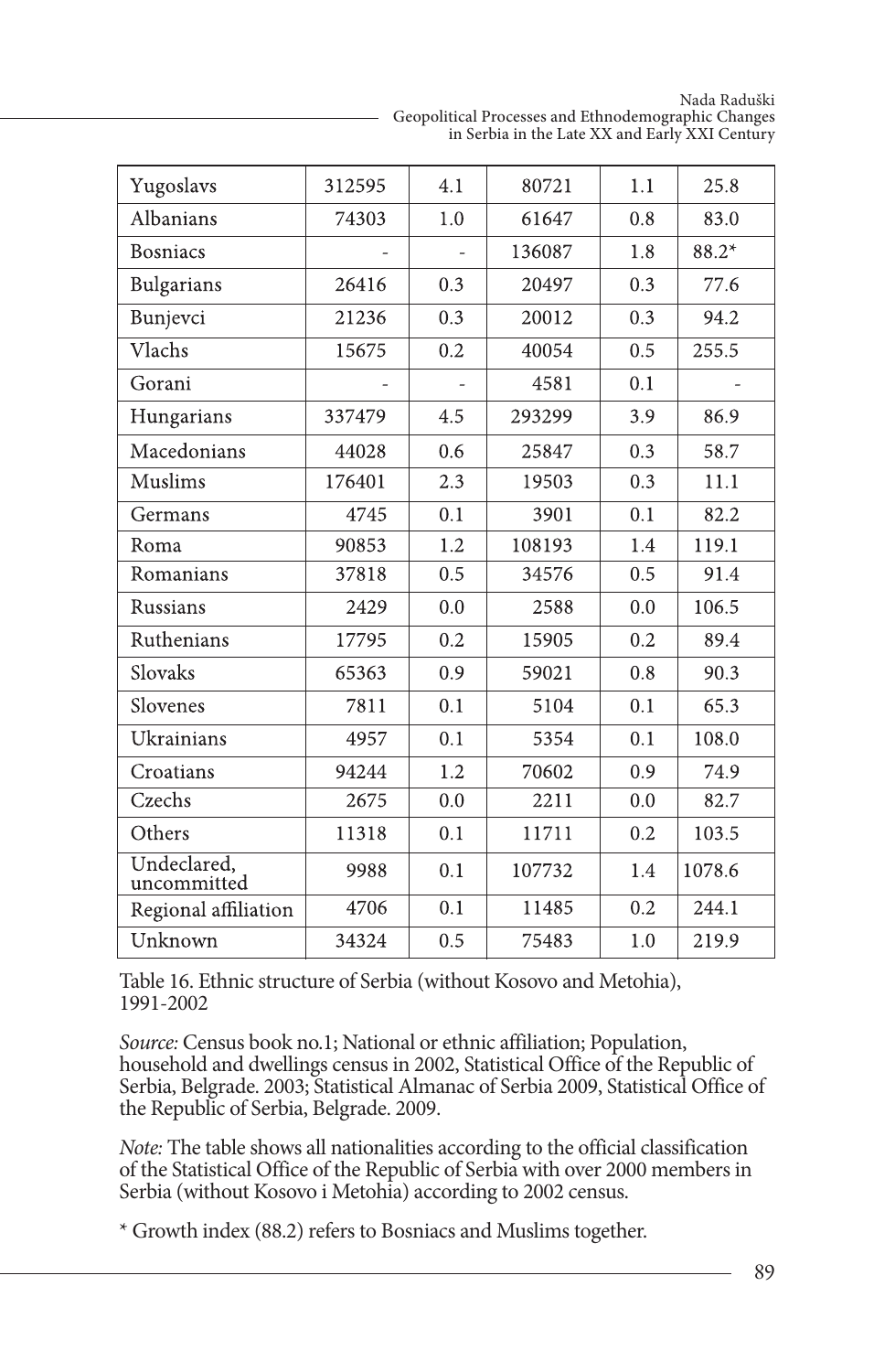From the ethno-regional aspect, diametrically opposed differences are present between central Serbia, as a relatively homogeneous region, and Vojvodina which presents a real ethnic mosaic of many nationalities which live there. As regards the ethnic structure of central Serbia, the Serbs, as the majority nation, number 4.9 million (89.5%), which marks this region as homogeneous<sup>5</sup> and almost monolith, with elements of unimodal type, considering that all the other ethnic communities participate with a very low ratio. The leading national minorities are Bosniacs/Muslims (151.5 thousand or 2.8%),<sup>6</sup> Albanians (60.0 thousand or 1.1%) and Roma (79.1 thousand or 1.4%), while all others participate with less than 1%. As opposed to central Serbia, the national population structure of Vojvodina is considerably diversified. Due to numerous nationalities which live in this province, Vojvodina represents "Little Balkan". Constant migrations, immigrations and emigrations, have been and remain the main factor of the demographic development of Vojvodina, as one of the most heterogeneous regions in Europe. In 2002, 1.3 million (65.0%) Serbs were registered in Vojvodina, while the numerically most relevant national minorities were Hungarians (290.2 thousand or 14.3 %), then Slovaks (56.6 thousand or 2.8%), Croats (56.5 thousand or 2.8%), Yugoslavs (49.9 thousand or 2.5%), Montenegrins (35.5 thousand or 1.7%), Romanians (30.4 thousand or 1.5%), Roma (29.1 thousand or 1.4%) and Bunjevci (19.8 thousand or 1.0%). All the others participate with less than 1%.

Comparative survey of the results of the last two censuses shows that significant changes happened in the 1991-2002 period in the scope and ethnic composition of Serbia (without Kosovo and Metohia). The population decreased (from 7.6 million to 7.5 million), and as regards by nationality, most of them marked significant changes in the ethno demographic development. A population growth is noted in majority nationalities (by 150.9 thousand, namely from 80.0% to 82.9%) primarily because of the arrival of an enormous number of refugees (predomi-

<sup>5</sup> Literature mentions divisions into monolith structure (when an ethnic group forms over 90%), markedly homogeneous structure (80-90%), low homogeneity, i.e. low heterogeneity (70-79%), high heterogeneity (60-69%) and very high heterogeneity of population (50-59%). Certainly, these limits can be set in other ranges as well depending on the numerical relations of ethnic groups (Petrović 1983).

<sup>6</sup> For the purpose of comparing data in the last two censuses, these two nationalities were taken together having in mind that the modality Bosniac did not exist in the classification of nationalities in 1991, but only Muslim.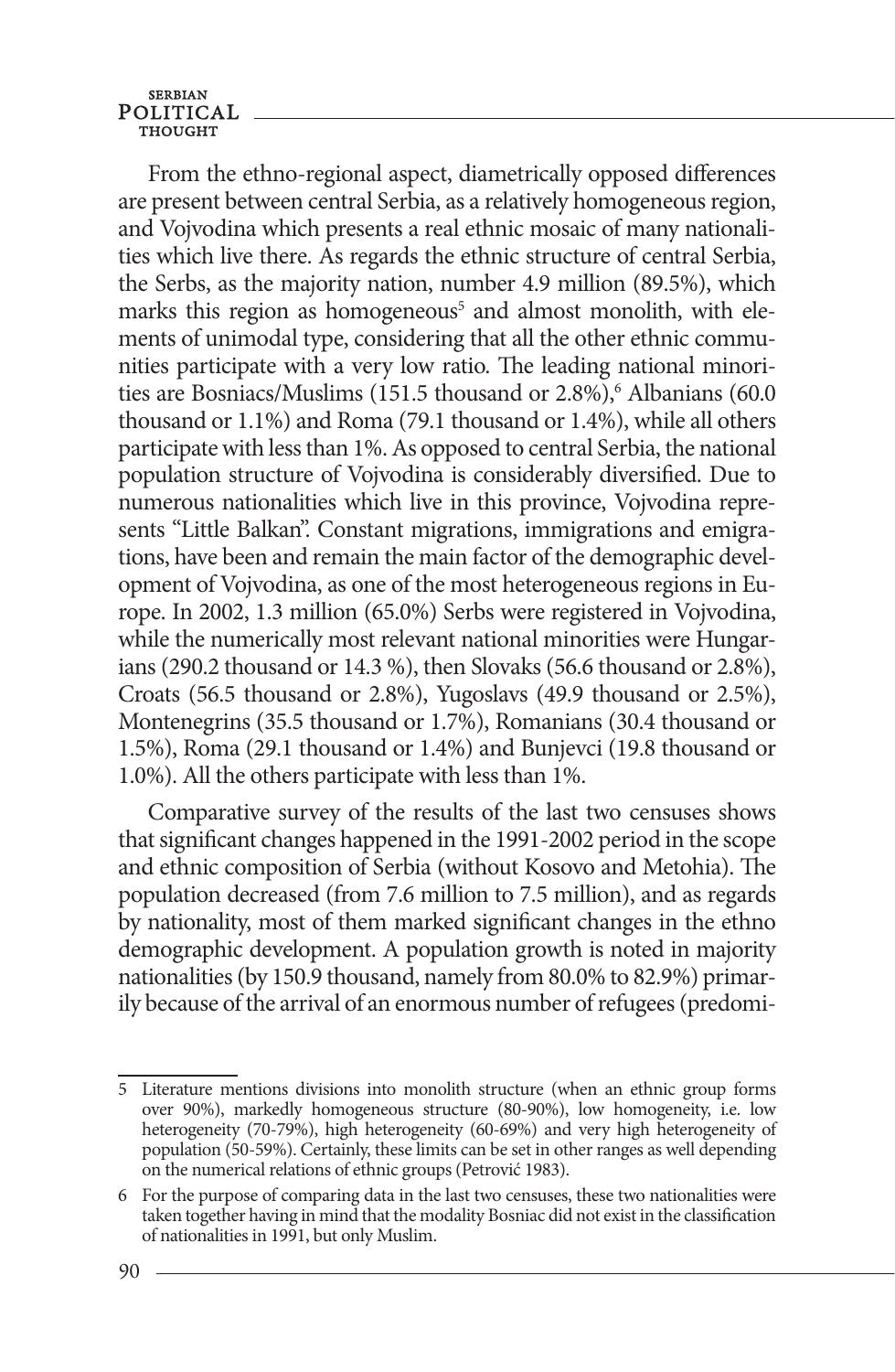nantly Serbian nationality),<sup>7</sup> which proves that strong outstanding ethnic homogenization developed through migration.

Within the minorities, the Roma recorded an absolute increase (by 17.3 thousand, namely growth index of 119.1 points) as well as relative (from 1.2% to 1.4%). The most intensive increase was made by the Vlachs (from 15.7 thousand to 40.1 thousand, namely from 0.2% to 0.5% and growth index of 255.5 points). All other minorities recorded intensive decrease, whereby with some (Croats, Macedonians, Bulgarians, Yugoslavs), it may be characterized as dramatic – the number of inhabitants decreased 22% - 41% in only 11 years.

When large regions are analyzed, the direction and intensity of ethno-demographic changes can be perceived. The number of inhabitants in central Serbia decreased (from 5.6 million to 5.5 million) in the last inter-censal period (1991-2002). The Serbian nation registered an absolute decrease (by 45.6 thousand) despite the influx of a large number of refugees due to negative growth and migrational balance, but also a relative increase (from 88.0% to 89.5%) due to a larger negative rate of increase of other nationalities. Thus, an increase trend of the degree of ethnic homogeneity of central Serbia has been present in the observed period which is also shown by the decrease of the number of nationalities with a ratio over 1%, from six (Serbs, Muslims, Yugoslavs, Montenegrins, Albanians and Roma) to four (Serbs, Bosniacs, Roma and Albanians). Population movements of the members of national minorities indicate negative trends, except with the Roma (growth rate from 1.2% to 1.5%) who owe the demographic dynamism to ethnic alternation, apart from high natural growth, while the Vlachs register an increase (from 0.3% to 0.7%) exclusively owing to the awakening of national conscience and change of national affiliation. (Raduški 2011: 331). Albanians and Bosniacs/Muslims, despite high natural growth, had a negative population rate of increase and decrease in ratio (from 1.3% to 1.1%, namely 3.1% to 2.5%) which indicates emigration.

<sup>7</sup> The first census of refugees and war-affected persons, carried out in 1996 (by the Commissariat for Refugees of the Republic of Serbia and UNHCR), registered about 618 thousand of these persons who arrived from war-affected regions (mostly from Croatia and Bosnia and Herzegovina). Over half of them came to Central Serbia (the largest number to Belgrade, about 170 thousand), then to Vojvodina, while only a smaller number to Kosovo and Metohia. In the last period, the number of refugees decreased as some obtained citizenship (about 250 thousand), some moved abroad, while a smaller number returned to where they fled from. According to data from 2011, about 70 thousand refugees have been registered, which is why UNHCR classified Serbia among the ten countries in the world and the only one in Europe in which the status of refugees has still not been solved.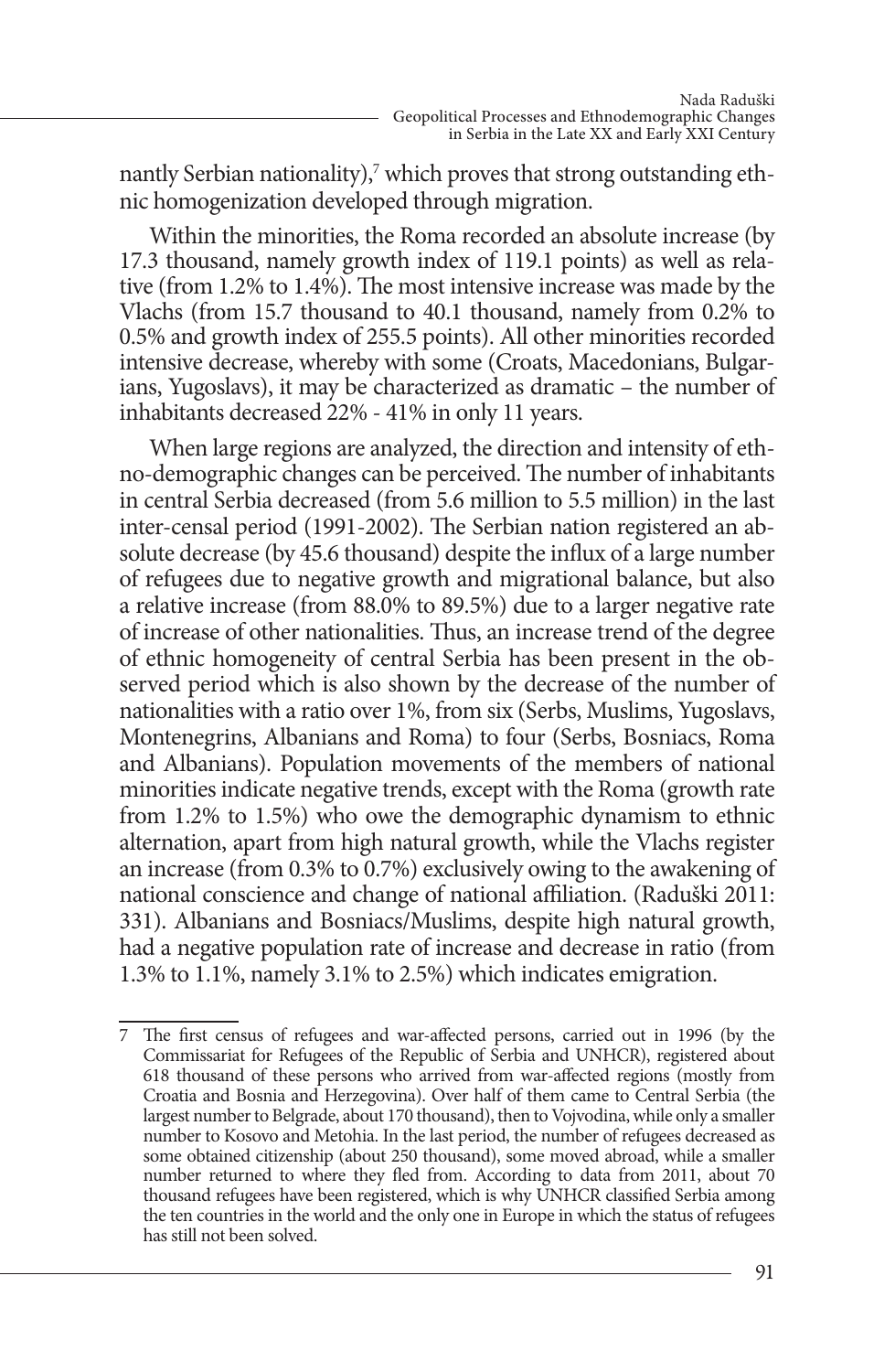A trend in the decrease of the degree of population ethnic heterogeneity has been present in Vojvodina in the whole observed period (1991-2002). Population had increased (from 1,970 thousand to 2,031 thousand) primarily on the account of the immigration component, namely the influx of a large number of Serbian nationality refugees during the 1990s which even superseded the large colonization of Vojvodina after the Second World War. This significantly changed the ethnic picture of Vojvodina in view of ethnic homogenization and degree of majority nations, namely increasing the number and ratio of the majority nation in total population (from 1.1 to 1.3 million, namely from 57.1% to 65.0% and growth index of 117.5 points). Therefore, the absolute increase noted with the Serbs, despite their negative natural growth, is the result of intensive immigrations (refugees) and change in declaration (decision on Serbian nationality). Depopulation trends are characteristic for all nationalities (except Roma) within the minority populations. (Raduški 2009: 190). The Hungarians decreased numerically (by 43.1 thousand, growth index 87.1) and by ratio (from 16.9 to 14.3%), whereby the absolute decrease exceeded negative natural growth which indicates emigration. The Slovaks had a decrease (by 5.6 thousand, and ratio from 3.2% to 2.8%, growth index 91.0 points) due to negative trends in natural movement, while migrations were less significant. The Croats recorded absolute decrease (by 16 thousand, growth index of 78.0 points) and relative (from 3.7% to 2.8%), which is mostly due to negative migration balance. The other ethnic communities in Vojvodina are also characterized by a negative natural growth and by emigration trends as well. Namely, due to the political circumstances in that period (ethnic conflicts, friction, bombing) as well as economic reasons (UN sanctions and other) they emigrated from the country, mostly towards their home countries. Their population dynamics was also influenced by the change in national affiliation - a nondemographic factor which depends not only on the subjective feeling of the individual but on the current political situation and state politics, assimilation processes conditioned by scarcity, space dispersion and large number of mixed marriages (characteristic for Vojvodina) and other factors (Haug, Courbage, Compton 1998).

### **Spatial Distribution of Nationalities in Serbia, 1991-2002**

Spatial distribution of nationality is conditioned by differentiated natural growth, ethnic selective migrations, as well as by economic, po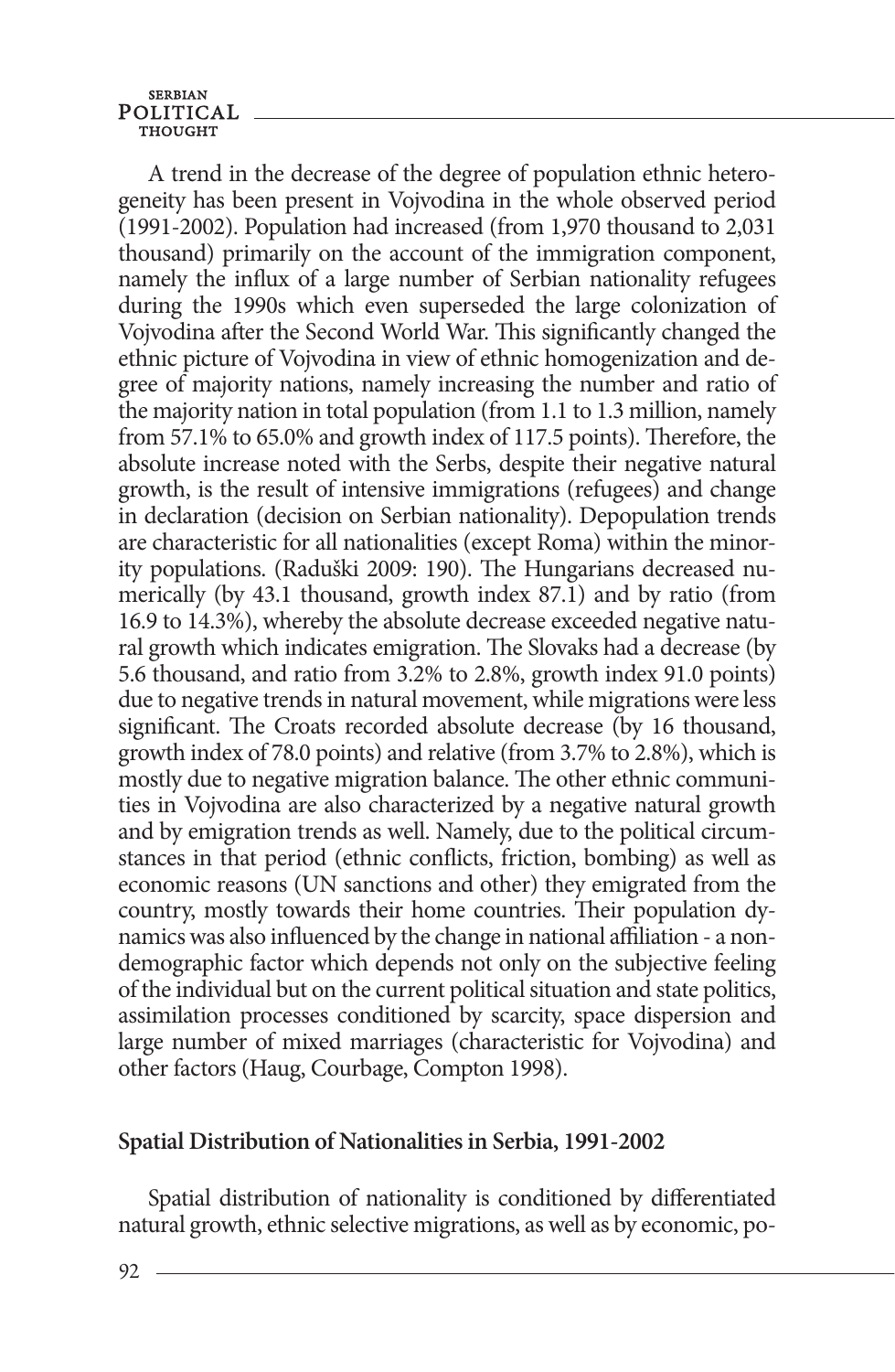litical, cultural and many other factors. The basic trends in territorial distribution and concentration of certain ethnic communities in Serbia is characterized by certain regional specificities as well as pronounced spatial-demographic polarization. Changes in demographic development and territorial distribution of certain nationalities are demonstrated in outstanding concentration and strengthening the process of national homogenization in certain regions, while on the other hand, there is a high degree of spatial dispersion characteristic for other ethnic communities (Spasovski 1994).

Certain regional communities are characterized by complex ethnic composition (areas around large regional centers and larger town areas), while ethnic homogenization is carried out in other areas, especially in the region of southern Serbia which is dominated by Albanians, then in the southwestern part (Sandžak) which is dominated by Bosniac/Muslim nationality, in the northwestern part in which the Bulgarians are concentrated or in the north of Vojvodina (district of Bačka) where Hungarians are ethnically dominant. Various spatial mobility of ethnic communities developed together with the population changes in Serbia.

There are distinct differences in the spatial distribution of population, so the real insight into the ethnic processes and compactness of ethnic communities are best illustrated by data from the municipalities of Serbia. We can observe the intensity and directions of ethno-spatial dynamics by following the changes in the scope of territorial coverage of the area in which an ethnic community gained majority. Thus, apart from the majority nationality, five more nationalities (Hungarians, Albanians, Bosniacs together with the Muslims, Bulgarians and Slovaks) have high territorial concentration in certain regions, with absolute or relative ethnic domination in at least one municipality. They are as follows: Serbs (majority in 144 municipalities), Hungarians (8 municipalities), Bosniacs with Muslims (3 municipalities) and finally Albanians, Bulgarians and |Slovaks who form the majority in two municipalities each.

The homogenization process of the national population structure of Serbia (without Kosovo and Metohia) was notable in the 1990s, and the achieved level of ethno-spatial distribution in 2002 may best be perceived on the basis of ethno-static analysis of ethnic majorities on the municipality level.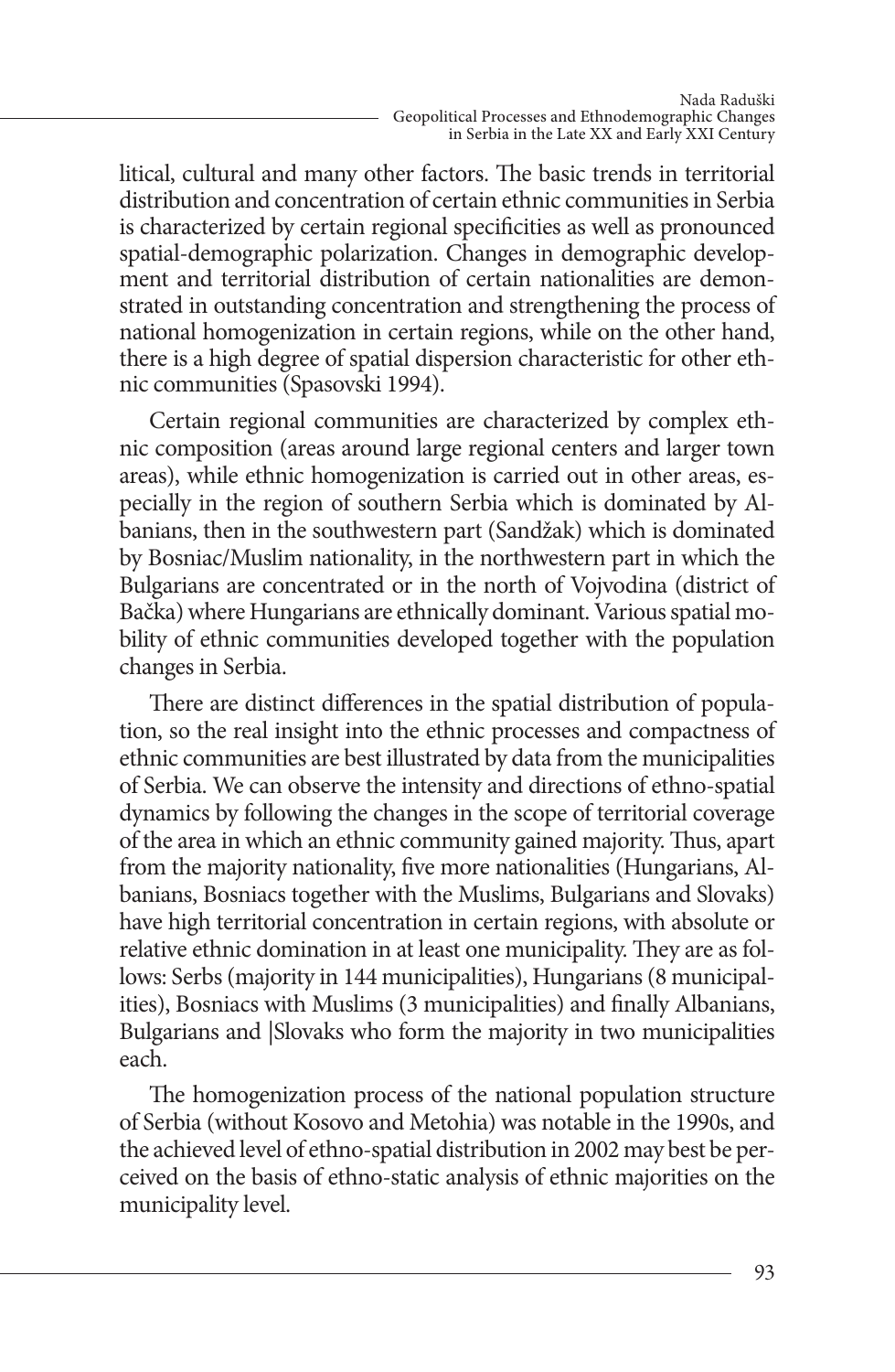The analysis shows that of the total number of Serbs, over three fourths are concentrated in central Serbia (4.9 million or 78.7%), and about one fifth live in Vojvodina (1.3 million or 21.3%). Very high degree of ethnic homogeneity is characterized by the Serbian population because, out of 161 municipalities, they ethnically prevail in 144 districts. Out of this number, they absolutely ethnically prevail in central Serbia in 109 municipalities (94% of the territory of the municipalities), while in the other seven municipalities they are in second place and record the smallest ratios, such as the three in which the Bosniacs/Muslims dominate (ratio of Serbs varies from 4.3% to 23.5%), two municipalities with Albanian population (ratio of Serbs from 8.5% to 34.1%) and two municipalities with Bulgarian majority (ratio of Serbs from 13.2% to 25.6%). In the last inter-censal period, ethno-demographic changes are reflected primarily in the increase of the ratio of Serbs in all municipalities of Serbia (mostly in the region of Belgrade) due to the inflow of a large number of refugees and, to a certain degree, to the declaring of certain ethnic communities (e.g. Montenegrins, Yugoslavs) for the Serbian nationality. The Serbs recorded a decreased ratio only in municipalities of eastern Serbia because a large number of persons declared themselves as Vlach nationality in the last census.

The Serbs in Vojvodina form the absolute majority in 33 out of 45 municipalities (with ratio from 52.0% to 92%) and a relative in two (Vrbas 47.8% and Bač 46.7%) which represents over three fourths (77.8%) of the territory of the municipalities in Vojvodina. In relation to the state in 1991, the Serbs ethnically prevailed in the same number of municipalities but in 32 municipalities with absolute and 3 municipalities with relative majority (Vrbas, Bač and Kula). Furthermore, there has been an increase in the ratio of majority population in all municipalities in Vojvodina which is an indirect consequence of the inflow of a large number of Serbian refugees, and the number of municipalities in which the Serbs form an outstanding majority, namely over two thirds of the population (from 20 to 25 municipalities), has significantly increased.

Therefore, as regards the proportional ratio of Serbs, certain changes have been noted, primarily in municipalities in which the Serbs represent the majority. Accordingly, in the period 1992-2002, the number of municipalities in Serbia (without Kosovo and Metohia) in which the Serbs represent the relative majority decreased (from three to two municipalities), as well as the moderate absolute majority (from 50.0% to 66.6%) from 16 to 10 municipalities. At the same time, the number of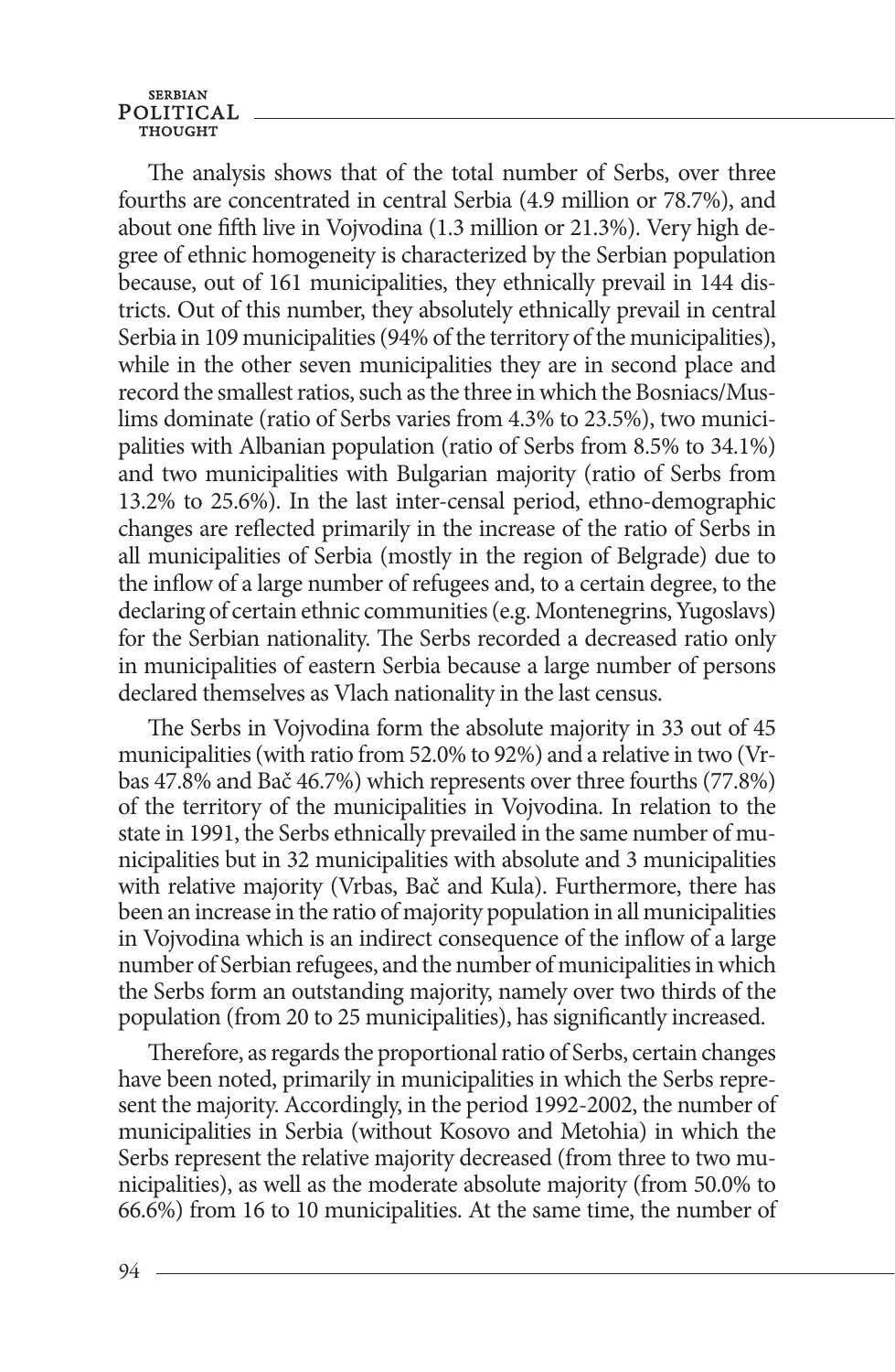municipalities in which the Serbs have a convincing (66.6 to 80.0%) or very large majority (over 80%) has increased. It should be mentioned that Serbs represent more than 4/5 of total population in 112 municipalities (out of 161 municipalities), and out of them they form over 95% of the population in as many as 69 municipalities (Map 1). Incidentally, ten municipalities have an exceptionally homogeneous national structure (over 99% are Serbs).

One of the essential characteristics of Serbia (excluding Kosovo and Metohia) is co-settlement of various ethnic communities in the same region, therefore, depending on the territorial-political context or angle of contemplation, it is possible for each community to find itself in the position of the majority, as well as the minority (Janjić 1995). Spatial distribution of the population shows that the ethnic space of Serbs is substantial and functionally linked, exceptionally homogeneous, whereas there is a high territorial concentration of relevant ethnic minorities in border areas of the country. Minorities settled in border-areas are in question, having specific territorial distribution and ethnic domination, therefore the issue of their status and territorial-political organization gives special weight and importance to the minority's problem (Poulton 1991).



Map 1. Spatial distribution of nationalities in Serbia, per municipalities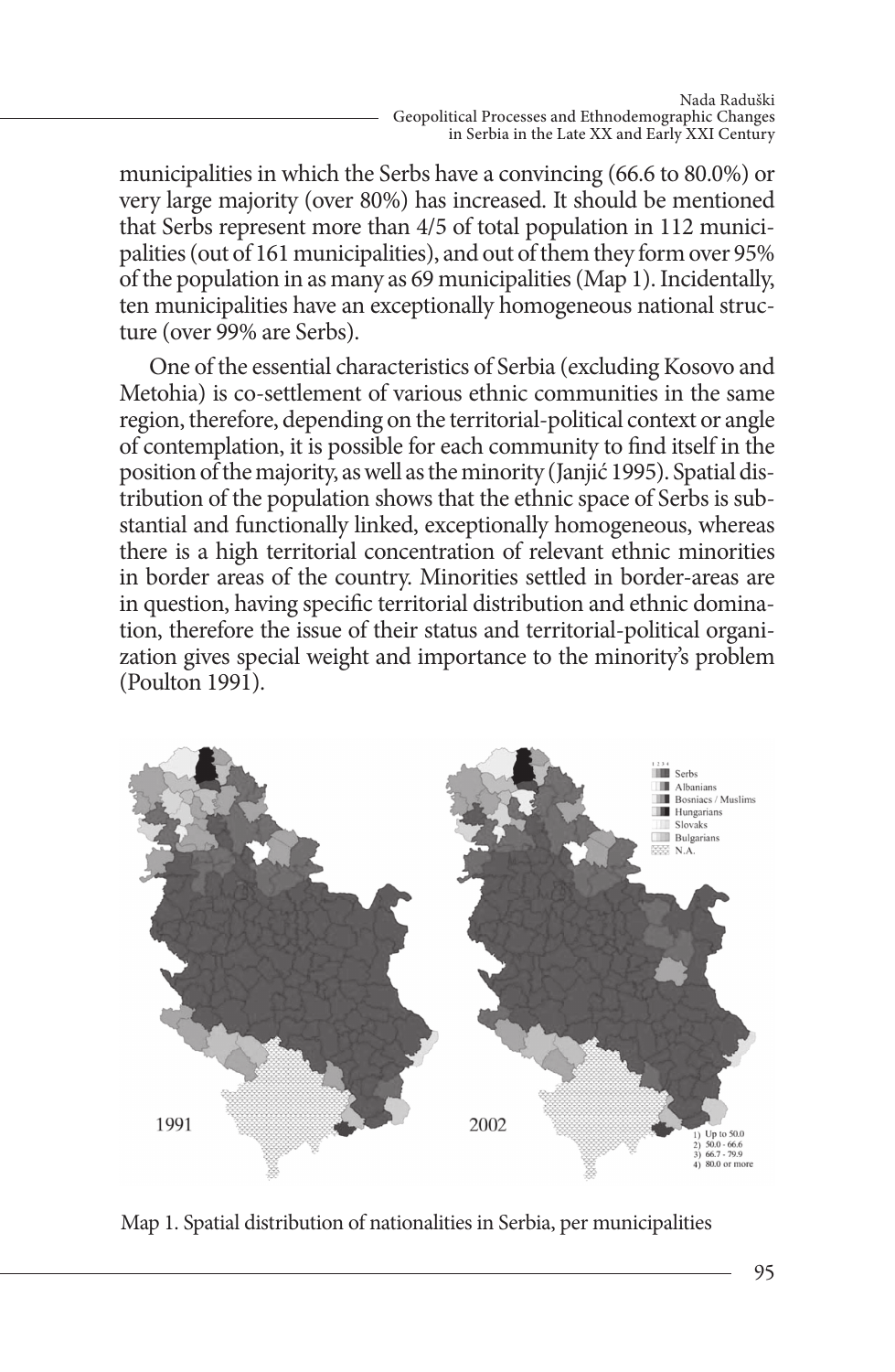Numerically, Hungarians are the most important ethnic minority in Serbia (excluding Kosovo and Metohia). They are almost exclusively concentrated in Vojvodina (290.2 thousand or 98.9%), while only a small percentage out of the total number of Hungarians live in the region of central Serbia (3092 or 1.1%) where their concentration is completely negligible (approximately 0.1%) and mostly oriented towards urban settlements. Geographical distribution of the Hungarian population in Vojvodina is characterized by a tendency of concentration in a small number of municipalities with a high level of ethnic homogeneity, especially in the northern part (the District of Bačka). They absolutely prevail in six municipalities (Kanjiža 86.5%, Senta 80.5%, Ada 76.6%, Bačka Topola 58.9%, Mali Iđoš 55.9% and Čoka 51.6%) and represent the relative majority in two municipalities (Bečej 48.8% and Subotica 38.5%). More than a half (59.7%) of the total number of Hungarians in Vojvodina live in these municipalities. Spatial distribution of the Hungarian minority implies high concentration and spatial polarization, taking into account that more than half of the total number of Hungarians in Vojvodina live in two districts only (of Northern Bačka and Northern Banat), where the Hungarian prevailing municipalities are located as well. On the other hand, in the District of Srem (with Serbian population prevailing) Hungarians make only 1.3%. In the observed period, a decreased number of Hungarians was recorded in all municipalities, however, they retained ethnic domination in eight municipalities, whereby in 1991 they absolutely prevailed in seven municipalities and relatively prevailed in one municipality (Subotica). In the central Serbian municipalities concentration of Hungarians is completely negligible and mostly oriented to urban settlements (up to 0.2%).

Bosniacs/Muslims are predominately settled in central Serbia (151.5 thousand or 97.4%), whereas only 4.1 thousand or 2.6% of their total number live in the region of Vojvodina. Ethno-spatial distribution shows that they absolutely prevail in three municipalities: Tutin (28.5 thousand or 94.9%), Novi Pazar (67.2 thousand or 78.2%) and Sjenica (21.2 thousand or 75.5%) where 70.5% of the total number of Bosniacs/Muslims of the region of central Serbia live, which clearly illustrates the level of their concentration in the south-western part of Serbia. In other municipalities the ratio of Bosniacs/Muslims is less than 1%, except in Prijepolje (41.1%) and Priboj (23.0%), then Nova Varoš (7.6%) and Mali Zvornik (4.3%). In the period from 1991 to 2002, changes in territorial distribution of the population are tending to strenghten the ethnic homogenization process. Thus, Novi Pazar, being the most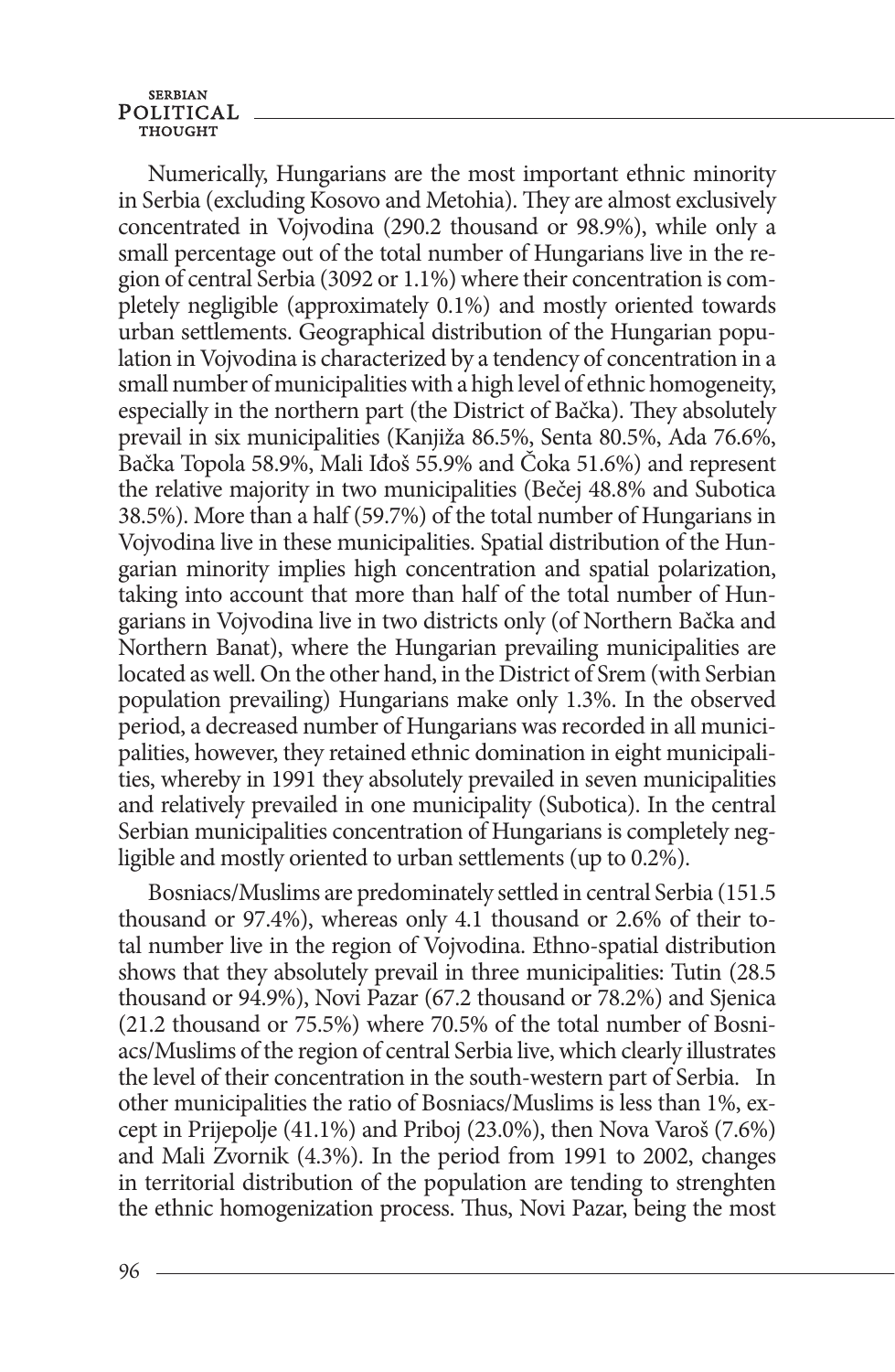developed economic and cultural center of the region, records an increase of Bosniacs/Muslims (from 62.4 thousand to 67.2 thousand, i.e. from 75.4% to 78.2%), and a simultaneous decrease of Serbs ratio (from 22.5% to 20.5%). Significant inflow and homogenization of Bosniac/Muslim population took place in that municipality, so according to the data of 2002, 63.5% of the population of that municiplity was absorbed (Gagić 2009). In the other two municipalities (Sjenica and Tutin) an absolute decrease was registered, while the ratio of Bosniacs/Muslims remained unchanged. Moreover, it is necessary to say that in the three above mentioned municipalities only a small number of people ethnically declared themselves as Muslims in the last census and that the Bosnian national idea was accepted to the greatest extent (e.g. in Tutin 223 Muslims, and 28.3 thousand Bosniacs). In contrast to central Serbia, the ratio of this nationality in Vojvodina, contemplated per municipalities, is insignificant (approximately 0.1%), whereby the great majority declared themselves as Muslims, and only a small part as Bosniacs.

Albanians are almost completely concentrated in central Serbia (60.0 thousand or 97.3%), and a small percentage in Vojvodina (1.7 thousand or 2.7%). From the territorial aspect, they absolutely ethnically prevail in two municipalities of the central Serbia: Preševo (31.1 thousand or 89.1%) and Bujanovac (23.7 thousand or 54.7%) while their ratio is significant in the municipality of Medveđa (2.8 thousand or 26.2%). As many as 96.1% of Albanians from the region of the central Serbia live in these municipalities, whereas in other municipalities they are dispersively settled and have very low ratios (approximately 0.1%), which indicates the distinct process of their national homogenization in the south of Serbia. In the period from 1991 to 2002 the Albanians had negative trends in the population development, but they retained absolute ethnical prevalence in the two above mentioned municipalities, whereby in one of them (Preševo) the number and ratio were decreased (from 60.1% to 54.7%). The number of Serbs decreased in these municipalities as well, although their relative ratio increased due to the higher negative rate of increase of other nationalities. In the municipalities of Vojvodina, the Albanian minority has marginal ratios and spatial distribution is oriented mostly to larger urban settlements.

Out of the total number of Slovaks on the territory of Serbia, a small number (2.4 thousand or 4.0%) live in central Serbia, whereas their main concentration zone is in Vojvodina (56.5 thousand or 96%), where, after the Hungarians, they represent numerically the most sig-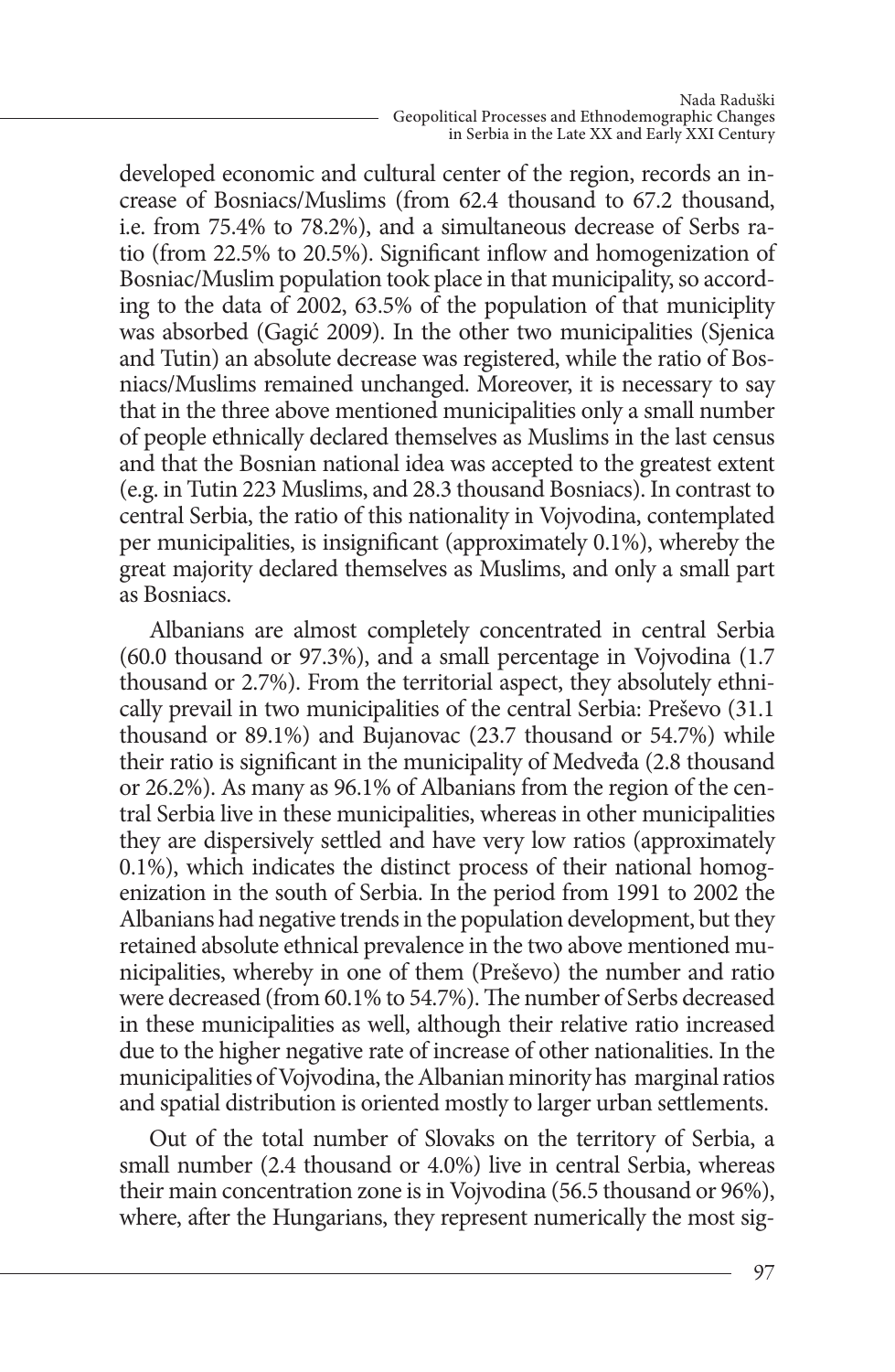### **SERBIAN** POLITICAL

nificant ethnic minority. Despite negative trends in demographic development, they retained ethnic prevalence in two municipalities: absolute in Bački Petrovac (9.8 thousand or 66.4%) and relative in Kovačica (11.5 thousand or 41.1%). In other municipalities their ratios are low, characterized by dispersive settlement (except in Bač, 19.8% and Bačka Palanka, 9.6%) and significant mixing with other nationalities (especially with Serbs and Hungarians).

Members of the Bulgarian nationality are predominantly settled in border-area municipalities of south-eastern Serbia, towards Bulgaria. Out of the total number of Bulgarians, 91.9% live in the central Serbia, whereas 8.1% live in the territory of Vojvodina. They record a high level of ethnic homogeneity and prevail in two municipalities. These are: Bosilegrad (7.0 thousand or 70.9%), and Dimitrovgrad (5.8% thousand or 49.7%) in which over two thirds (approximately 68%) of the total number of Bulgarians from the region of the central Serbia are concentrated. Compared with the year 1991, the Bulgarian ethnic minority recorded decrease in both municipalities, whereby they retained ethnic prevalence, but in one of them (Dimitrovgrad) they lost their absolute prevalence. At the same time, Serbs recorded an increase, whereas the ratio of Yugoslavs significantly decreased, because in the last census majority changed their ethnic affiliation (they most likely declared themselves as Serbs).

### **Conclusions**

When speaking of the population movements in Serbia, as well as on the territory of former SFR Yugoslavia, we cannot overlook large changes in the distribution caused by voluntary or forced population migrations, armed conflicts and ethnic cleansing, and one of the momentous demographic consequences of these events are territorial homogenization and decrease of the degree of ethnic heterogeneity of almost all former Yugoslav republics. Although politically motivated and ethno-centric migrations occurred even during the existence of SFRY (e.g. Serbs from Croatia and from Kosovo and Metohia), they took dramatic forms in the 1990s. In the region of former SFRY, the greatest ethnic homogenization took place in Serbia and Croatia and within Serbia primarily in the region of Vojvodina due to the inflow of Serbian refugees, but also to a certain extent due to the decline in the number of members of national minorities. Forced migrations in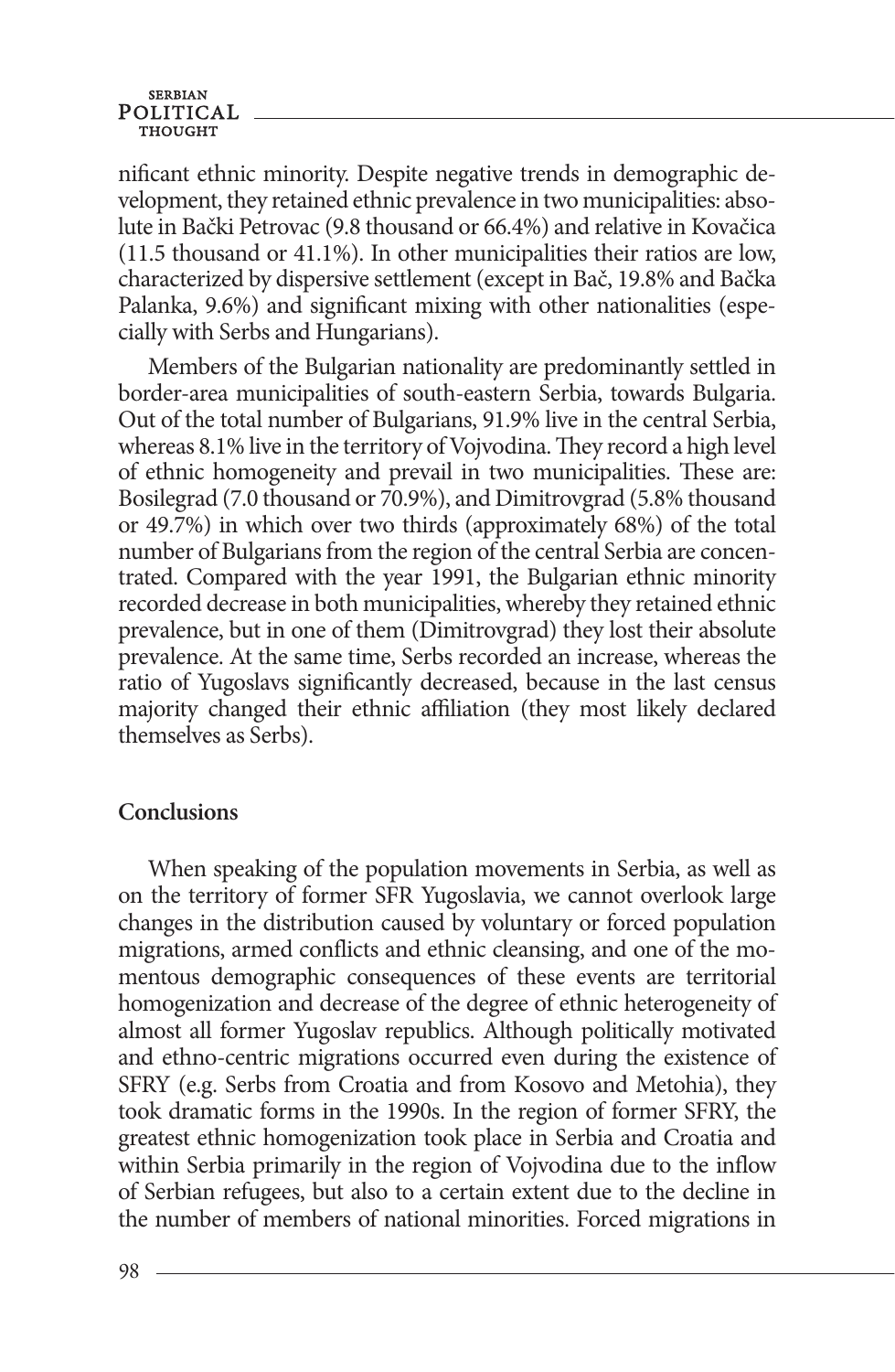which Serbs took part, mainly had ethnic homogenization of both republics as a consequence, although emigration of both non-Croatian, namely non-Serbian nationalities contributed to this as well. Is further ethnic homogenization an inevitable destiny of the former Yugoslav republics? It is uncertain whether such trends will continue or cease, but it is quite certain they will not be opposite. Although there is a certain positive correlation between political instability and ethnic heterogeneity, a high degree of homogenization is still not the most optimal for development of a country, since ethnic dynamics is missing which results from the richness of diversity, contacts with other nations and cultures (Rady 1995).

Generally observed, it may be concluded that ethnic homogenization and spatial distribution of population in Serbia at the end of the 20th and beginning of the 21st century were influenced by massive migrations, ethnically differentiated natural growth, national-religious "awakening" of many ethnic communities, more or less pronounced assimilation and integration processes, as well as a complex political and socio-economic situation in that period. It is justifiably assumed that the tendencies of changes in ethnic population structure are not finished, nor the processes which condition them. However it is not possible to foresee what the changes in ethnic composition will be in the forthcoming period, primarily because of unknown trends in population reproduction, and the even more unclosed questions of the direction and intensity of future internal and external migrations, stability of national determination of certain ethnic communities and similar. In any case, the question of ethnic structure and ethno-demographic changes is sensitive and should not be left to spontaneous demographic trends, as the consequences of such trends are numerous, diverse and long-term.

It should be emphasized that the minority question is of exceptional importance in Serbia as a multiethnic country. This refers not only to the numerosity and territorial distribution of national minorities but to the existence of large distinctions in view of their demographic development, socio-economic, religious and cultural and civilization characteristics, national emancipation and political organization. From the regional aspect, the minority matter is of great importance in central Serbia, although ethnically homogeneous, having in mind the specific spatial distribution and process of ethnic homogenization of the most relevant minorities who live in the border regions of the country, which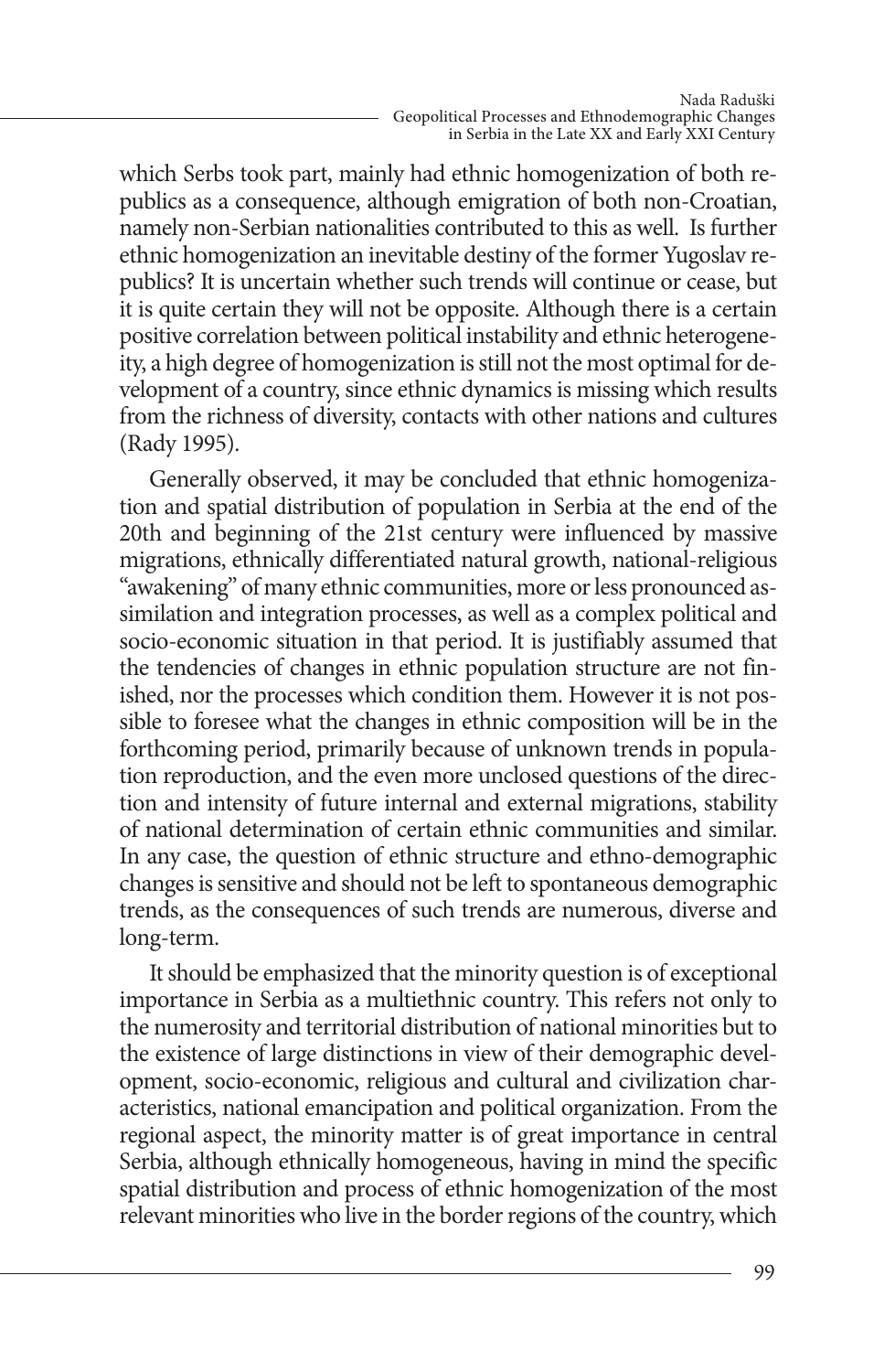makes this matter additionally complex. On the other hand, Vojvodina represents a real ethnic mosaic of various nationalities exceptionally differentiated by their ethnic-cultural characteristics, so good majorityminority relations, national minority rights protection and ethnic tolerance are the key to stability in this province.

The end of the 20th century is marked as the "era of migration" due to massive global and increasingly differentiated migrational trends, as well as the "time of nationalism" having in mind the awakening of ethnicity and "explosion" of national identity with many ethnic communities. Because of this, multiculturalism, namely the policy of diversity, represents an alternative to the assimilation policy today (Yacoub 1998) The perspectives of multiculturalism in the Balkan countries will depend on multiethnic relations, respecting of human and minority rights, as well as on the political stability and strategy of democratic and economic development of Balkan region.

# **Bibliography**

- Brunner, G. (1994) "Nation-States and Minorities in the Eastern Part of Europe", *A Review of Minoritiy and Ethnic Studies* , pp. 67-71.
- Cvijić, J. (1966) *Balkansko poluostrvo i južnoslovenske zemlje*. Beograd: Zavod za izdavanje udžbenika.
- Gagic, Lj. (2009) "Etnički procesi stanovništva Novog Pazara u drugoj polovini XX veka", *Demografija*, pp. 54-62.
- Haug, W., Courbage, Y. and Compton, P. (1998) "The Demographic Characteristics of National Minorities in Certain European States", *Population Studies,* 1(30): 2-24.
- Janjić, D. (1995) "Minorities Under the Rule of Nationalism: The Case of Yugoslavia". In: Bianncini, S., Janjic, D. (eds.) *Nationalism and Minorities*. Belgrade: Forum for Ethnic Relation, Institute of Social Sciences. pp. 24-33.
- Petrović, R. (1983) "Dugoročne promene etničke strukture u SR Srbiji", *Zbornik Filozofskog fakulteta*, XIII (2): 43-51.
- Poulton, H. (1991) "Balkans-Minorities and States in Conflict", *Minority Rights Publications*, pp. 1-35.
- Raduški, N. (2009) "Obrazovanje kao ključ za integraciju Roma u društvo", *Politička revija*, 19(1): 189-205.
- Raduški, N. (2007) *Nacionalne manjine u Centralnoj Srbiji etničke promene i demografski razvoj*. Beograd: Institut društvenih nauka.
- Raduški, N. (2011) "Demografske komponente nacinalnog identiteta", *Srpska poltička misao*, 31(1): 321-336.
- goslavia, 1948-1991". In: Janjić, D. (ed.) *Ethnicity in Postcommunism.*